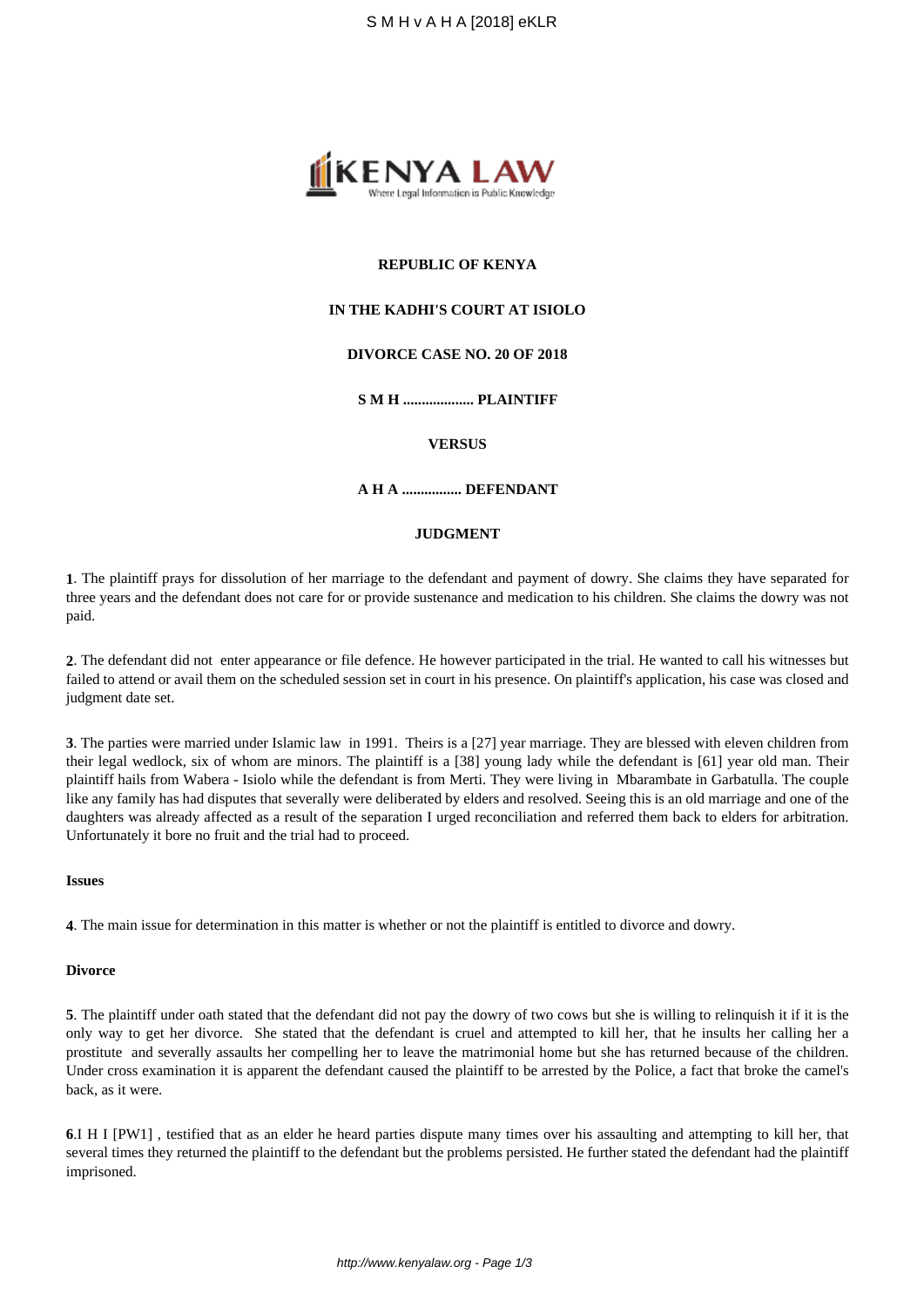# S M H v A H A [2018] eKLR

**7**. M A H [PW2] testified that the defendant refused to take care of treatment of his sick child. His evidence regarding the defendant causing the plaintiff to be imprisoned is not admissible as it is hearsay.

**8**. The defendant stated that the plaintiff denied him his conjugal rights claiming he is not Muslim and admitted that many times they had disputes where the plaintiff returned to her relatives and elders were able to reconcile them but she has now refused to return to the matrimonial home. He claimed the elders want to break their marriage and that if she insist for divorce, she should refund the dowry, the children and costs of the case but is still desirable to get his wife back as he loves her and his children. Under cross examination he admitted to have informed the Police that she told him she knew about a boy from the *Sekuye* clan who was murdered and had requested them to interrogate her but not to arrest her.

**7**. The plaintiff has proven her case on the balance of probability, the required standard in civil matter, of existence of irreconcilable differences . Her witness and defendant 's admission of mistreatment and assaulting proves this as fact. The final straw, however, was the report the defendant made to the Police that cause her to be arrested. This enraged the plaintiff and her relatives making reconciliation this time around extremely difficult.

**8**. Assault and mistreatment of wives offends fundamental rights of a wife under the law. It is inhumane and illegal.

**9**.The following hadith prohibit harm on any person especially a spouse.

Narrated Abu Said Al Khudry [R.A] that the Prophet [PBUH] said: 'there shall be no infliction of harm on oneself or others' or 'there should be no harming or reciprocating harm' reported by Ibn Maja [2341], Al Dar Al Qutny [4/228] and Malik in his Muwatta' through Amr Ibn Yahya [2/746]

*10.* Article 87 of the Islamic Charter on Family ICF provide:

**''If the wife has been harmed by her husband to an extent that would be impossible for most people similar to them to continue marital relationship under such circumstances, then she shall have right to ask for divorce. If her husband refuses to divorce her, she can raise her case to the judge. If the harm is proven, then the judge shall rule in her favor thereby divorcing her from her husband...''** 

*11.* In the instant case, the defendant is a [38] years old lady. The parties have separated for close to three years, contrary to Islamic law, due to mistreatment and assault by the plaintiff and their differences are irreconcilable. She is, I find and hold, entitled to divorce. Accordingly I grant her prayer for dissolution of marriage. The parties' marriage be and is hereby declared dissolved with effect from 20th November 2018 corresponding with 12th Rabiul Thani 1440 A.H. Divorce certificate to issue.

# *Dowry*

**12**. The plaintiff submitted her dowry was two cows and was not paid. The defendant on his part claimed it was one cow and he had paid it. PW1 supported plaintiff's claim that it was two cows and had not been paid. Under Cross examination the defendant stated the one cow is available in his boma. No marriage certificate was produced, it would have settled the issue. In the circumstances and based on defendant's admission, clearly the dowry was not handed to the plaintiff. Accordingly we find and hold that the dowry was two cows, not paid.

**13**. Under Islamic law dowry is an inherent and basic right of the wife.

**You [believers]are of one another. So marry them with the permission of their people and give them their due compensation (i.e. mahr] according to what is acceptable. [They should be] chaste, neither [of]those who commit unlawful intercourse randomly nor those who take [secret lovers].** Nisa:4:25

**14**. The Prophet [may peace be upon him] said: '**the greatest sin before Allah is a person who married a lady and after fulfilling his desires divorced her and did not give her her dowry, and a person who engaged a worker and did not give him his dues and another who kills an animal in vain'**. Reported by Al Hakim and Baihaki. Certified as correct by Al Albany.